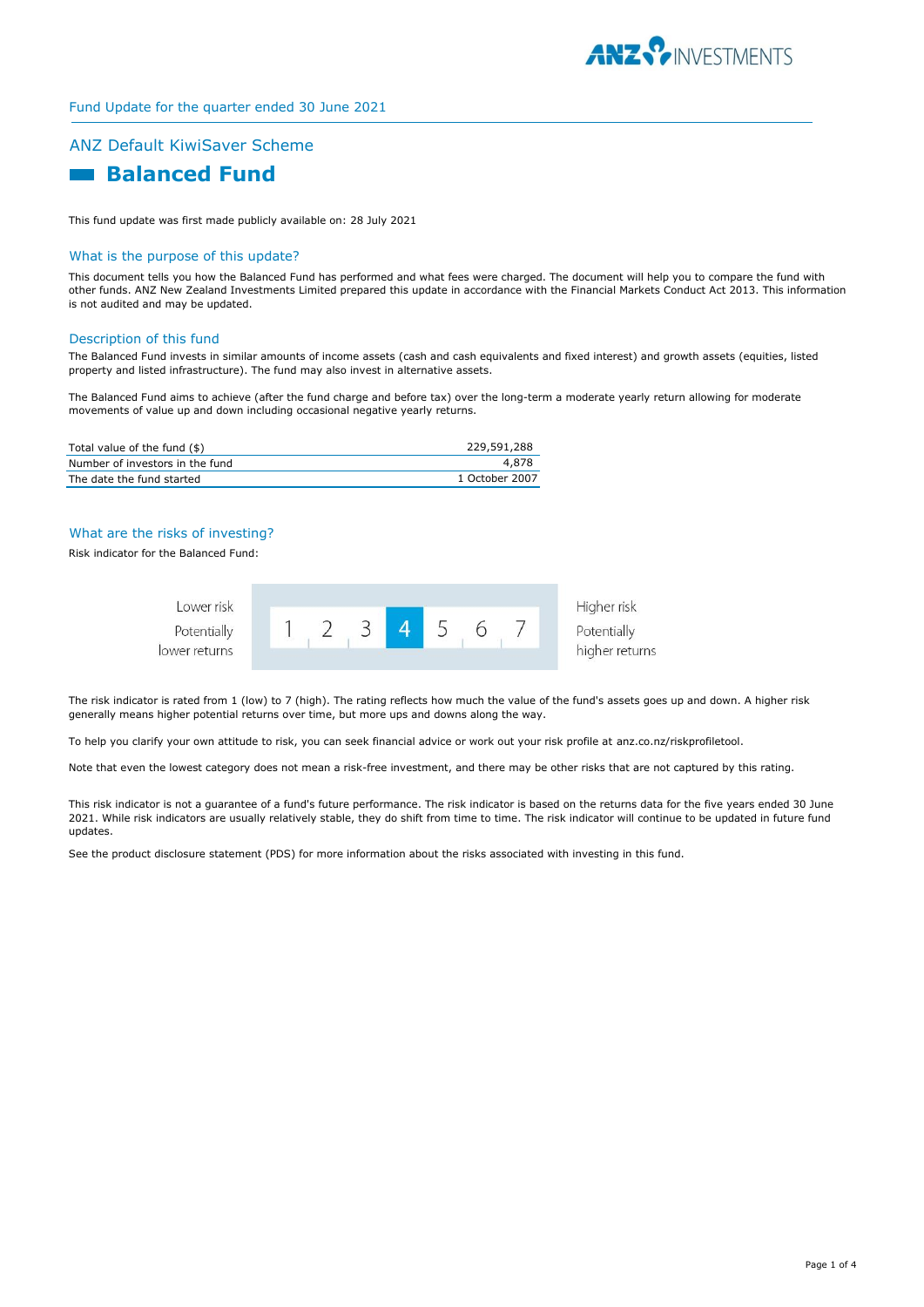#### How has the fund performed?

|                                               | Average over past<br>five years | Past year |
|-----------------------------------------------|---------------------------------|-----------|
| Annual return                                 |                                 |           |
| (after deductions for charges and tax)        | 6.95%                           | 13.69%    |
| <b>Annual return</b>                          |                                 |           |
| (after deductions for charges but before tax) | 7.98%                           | 15.15%    |
| Market index annual return                    |                                 |           |
| (reflects no deduction for charges and tax)   | $8.24\%$                        | 13.44%    |

The market index annual return is calculated using the target investment mix and the indices of each asset class. The composition of the market index for this fund changed effective 28 June 2021 due to a change in the target investment mix and the underlying index for the international fixed interest asset class.

Additional information about the market index is available in the statement of investment policy and objectives on the offer register at www.discloseregister.companiesoffice.govt.nz.



#### **Annual return graph**

This shows the return after fund charges and tax for each of the last 10 years ending 31 March. The last bar shows the average annual return for the last 10 years, up to 30 June 2021.

**Important:** This does not tell you how the fund will perform in the future.

Returns in this update are after tax at the highest prescribed investor rate (PIR) of tax for an individual New Zealand resident. Your tax may be lower.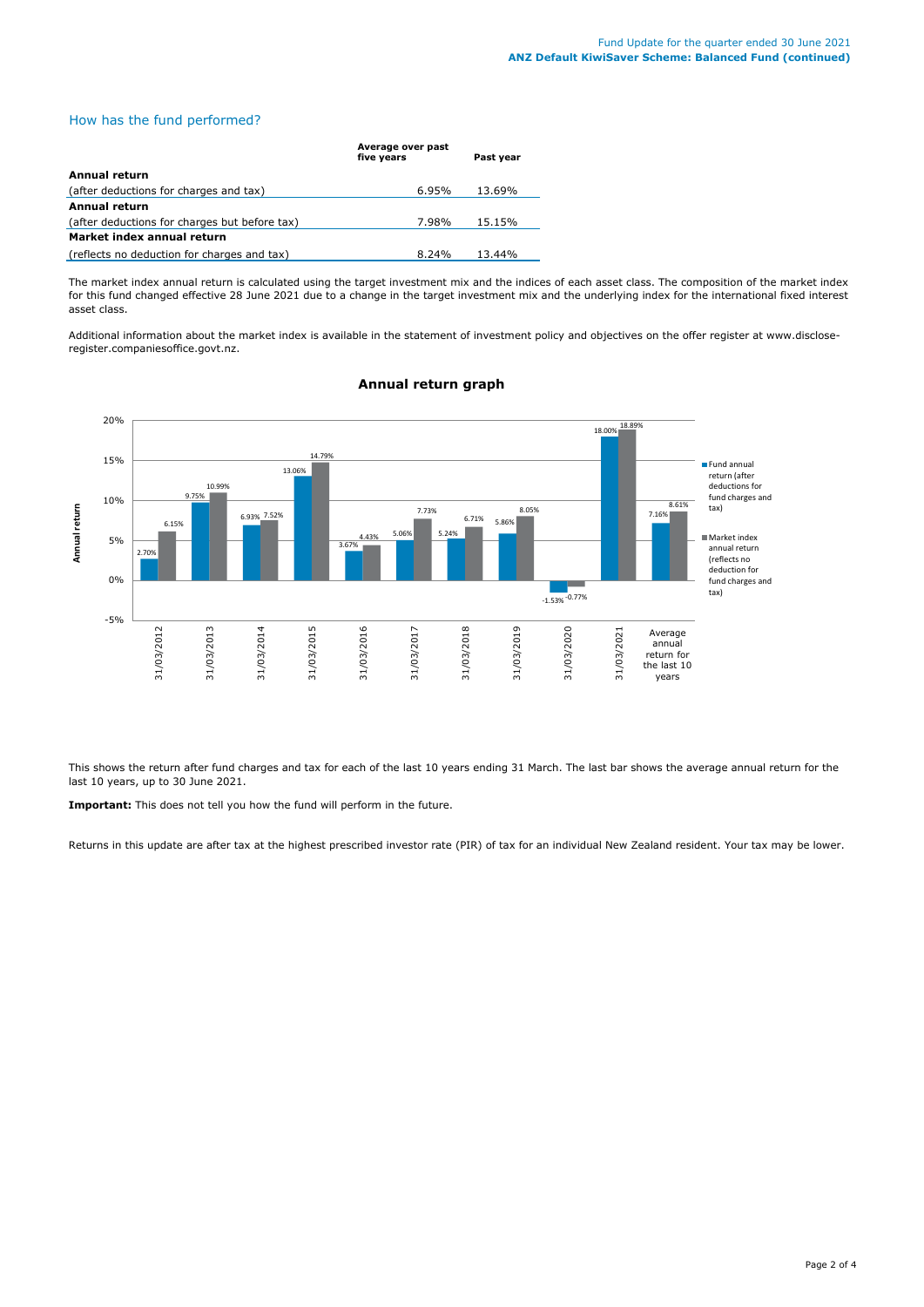## What fees are investors charged?

Investors in the Balanced Fund are charged fund charges. In the year to 31 March 2021 these were:

|                                             | % of net asset value          |
|---------------------------------------------|-------------------------------|
| Total fund charges <sup>1</sup>             | 0.96%                         |
| Which are made up of:                       |                               |
| Total management and administration charges | 0.96%                         |
| Including:                                  |                               |
| Manager's basic fee                         | $0.90\%$                      |
| Other management and administration charges | $0.06\%$                      |
| <b>Total performance based fees</b>         | $0.00\%$                      |
|                                             | Dollar amount per<br>investor |
| <b>Other charges</b>                        |                               |
| Membership fee <sup>2</sup>                 | \$18                          |

Investors are not currently charged individual action fees for specific actions or decisions (for example, for withdrawing from or switching funds). See the PDS for more information about Scheme fees.

Small differences in fees and charges can have a big impact on your investment over the long term.

#### Example of how this applies to an investor

Sarah had \$10,000 in the fund at the start of the year and did not make any further contributions. At the end of the year, Sarah received a return after fund charges were deducted of \$1,369 (that is 13.69% of her inital \$10,000). Sarah also paid \$18 in other charges. This gives Sarah a total gain after tax of \$1,351 for the year.

#### What does the fund invest in?

**Actual investment mix<sup>3</sup> Target investment mix<sup>3</sup>**

This shows the types of assets that the fund invests in. This shows the mix of assets that the fund generally intends to invest in.